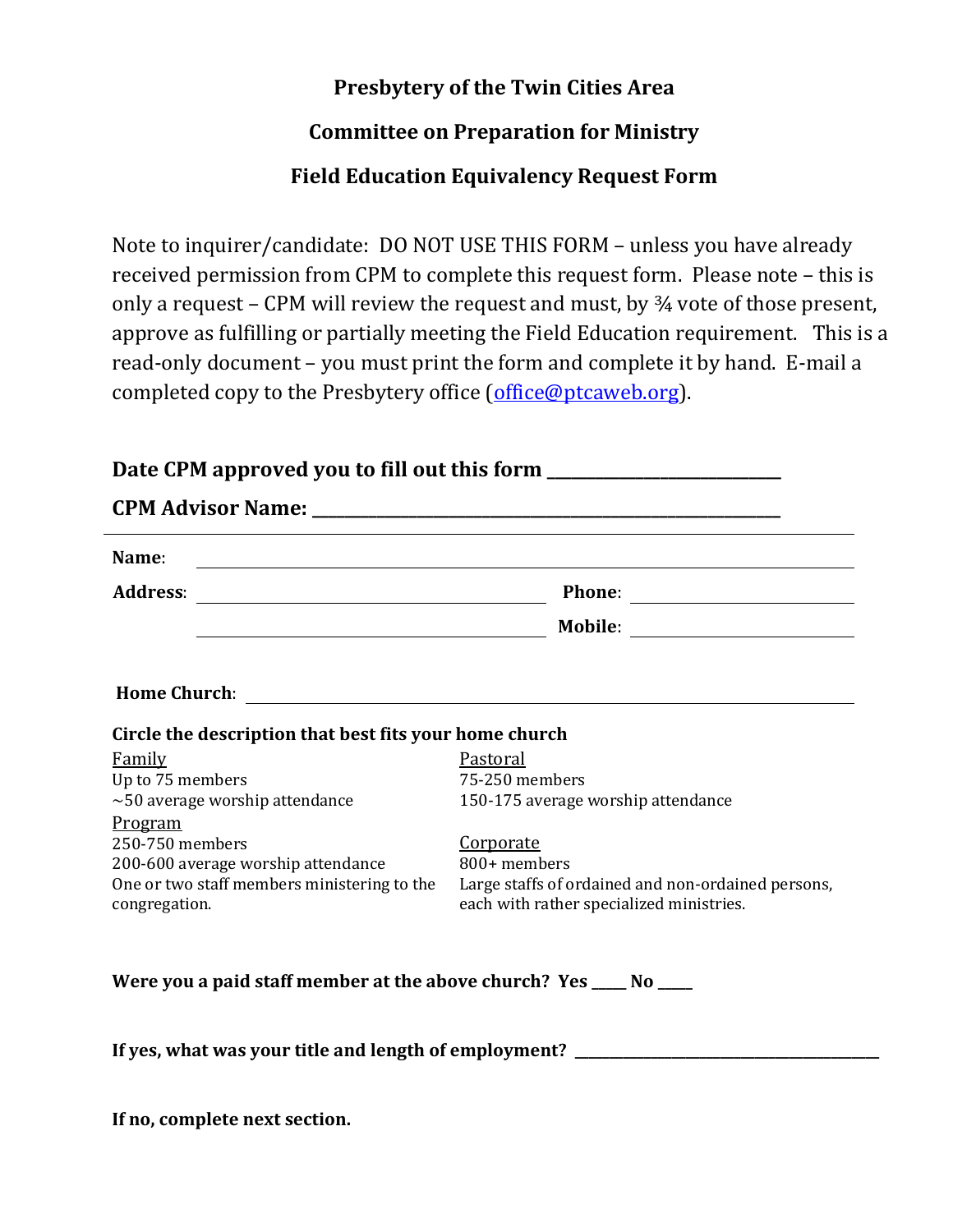## **Please complete work site information below**

| Site:                                                                                                                            |                                                                                                                                    |  |
|----------------------------------------------------------------------------------------------------------------------------------|------------------------------------------------------------------------------------------------------------------------------------|--|
|                                                                                                                                  | $-$ Church<br>Phone:                                                                                                               |  |
| <b>Supervisor:</b><br><u> 1980 - Johann Stone, mars et al. (</u> † 1920)                                                         | Phone: <u>_______________</u>                                                                                                      |  |
| <b>Membership:</b><br>Average Worship Attendance:                                                                                |                                                                                                                                    |  |
| Did site supervisor complete this form? Yes/No                                                                                   |                                                                                                                                    |  |
| If yes, when? ______________ If no, have site supervisor/mentor complete this form.                                              |                                                                                                                                    |  |
| Circle the description that best fits the church for which you would like Field Work<br>equivalency.                             |                                                                                                                                    |  |
| <b>Family</b><br>Up to 75 members<br>$\sim$ 50 average worship attendance                                                        | Pastoral<br>75-250 members<br>150-175 average worship attendance                                                                   |  |
| Program<br>250-750 members<br>200-600 average worship attendance<br>One or two staff members ministering to the<br>congregation. | <b>Corporate</b><br>800+ members<br>Large staffs of ordained and non-ordained<br>persons, each with rather specialized ministries. |  |

**If you have a job description and/or any evaluations from this work please include with this form.**